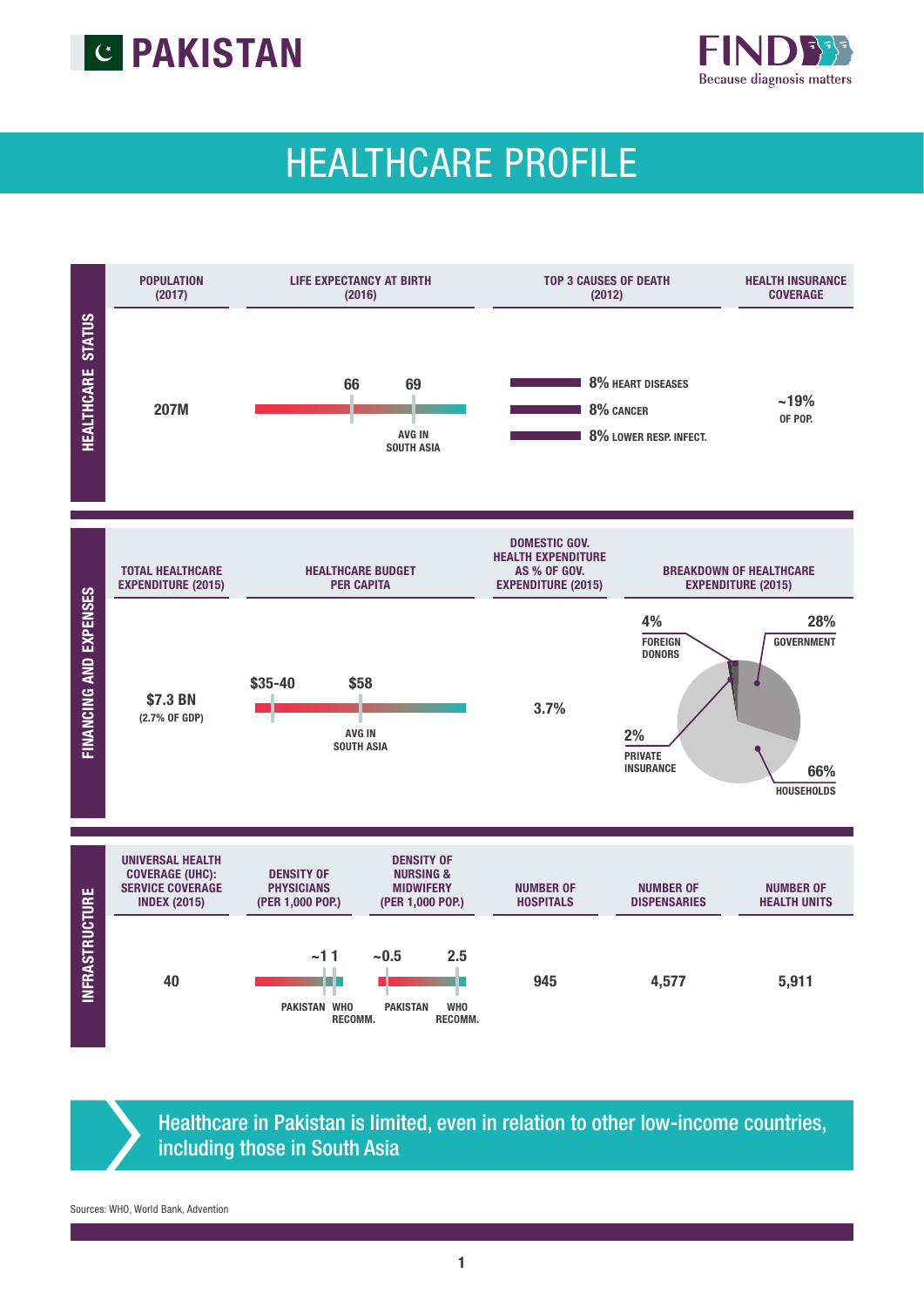



## HEALTHCARE INFRASTRUCTURE

## PUBLIC HEALTHCARE INFRASTRUCTURE



## **COMMENTS**

#### Healthcare is provided primarily by private providers:

- 70% of consultations are through the private sector (76% in urban areas, 66% in rural)
- Public facilities are perceived as providing low quality of care and lacking resources
- A significant share of health needs appear to be unmet, with over 70% of private providers being concentrated in urban areas where  $\sim$  20% of the population lives
- Public funding for primary care is limited, with 70% of expenditure directed to the 39 teaching hospitals, and only 15% for the 10K primary care facilities and >100K CHWs

#### Hospitals (public and private):

• Hospitals do not aim at primary care – severe febrile cases presenting can be diagnosed using laboratory facilities and managed for multiple pathogens in all hospitals

#### Basic and Rural Health Units:

• Able to provide limited inpatient treatment, aimed mainly at triage of severe diseases

• Diagnostic lab for basic tests and treatment for common pathogens

#### Dispensaries and Sub-Health Centers:

• Small facilities (generally no physicians, 3-7 nurses) able to perform basic diagnosis of febrile illness and provide treatment for common pathogens

#### Monther-Child Centers and TB Centers:

• Specific facilities for family planning and TB, not equipped to manage febrile cases

#### CHW programmes:

- Lady Health Workers follow community case management guidelines for the diagnosis of febrile cases, and can provide antimalarials and antibiotics; however, their main role is to communicate on good health practices and establish population registries
- Community Midwives aim to promote good antenatal, delivery and postnatal care, and can provide antimalarials and antibiotics to mothers or newborns



Note: (\*) Ministry of National Health Services Regulations and Coordination (\*\*) Except for Federally-Administered Tribal Areas (FATA) and 45 military hospitals and dispensaries also providing care for civilians. Sources: National MoH, WHO, Advention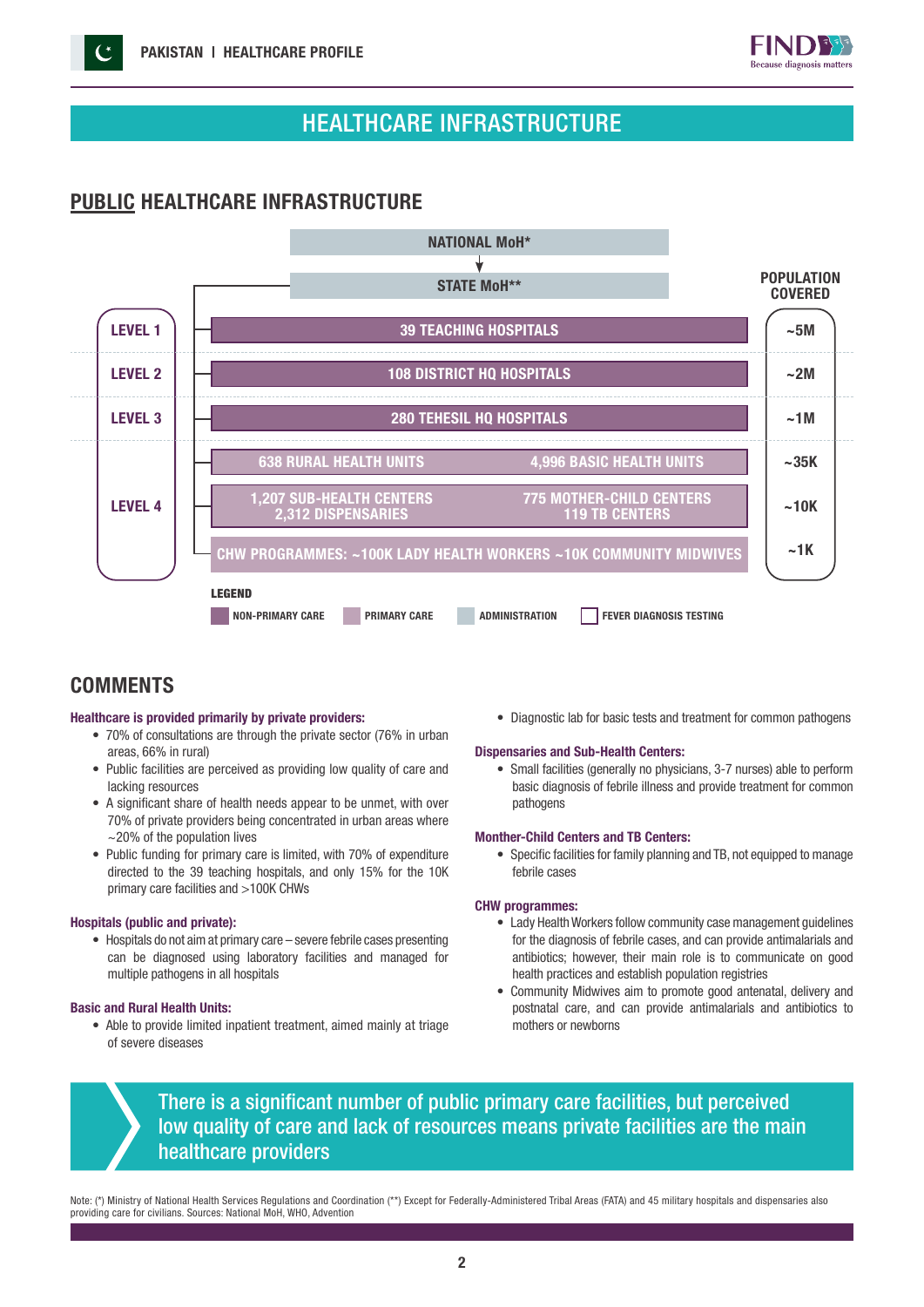

## FOCUS ON THE ROLE OF DONORS AND THE PAKISTANI PRIVATE SECTOR

# INFRASTRUCTURE

Since 2014, the Global Fund has agreed to gradually take a more involved role in anti-malaria organization and funding in the highest-transmission areas of Pakistan (66 of 151 districts, covering an estimated 80% of cases in 2010):

- Management of clinical cases (training of staff and availability of diagnostic equipment in public structures)
- Vector management (e.g. LLINs, IRS)
- Surveillance and outbreak monitoring

| <b>Districts in scheme</b> | 2014 | 2016 | 2018 | <b>Target</b> |
|----------------------------|------|------|------|---------------|
| <b>All activities</b>      | 23   | 38   | 55   | 66            |
| Partial or ramp-up         | 20   | 28   | 11   |               |
| Total                      | 43   | 66   | 66   | 66            |

In the public sector, the Global Fund operates directly through existing health facilities and infrastructure.

In the private sector, the Global Fund currently operates 61 diagnostic centers which liaise each with around 150 GPs, and may provide free testing and treatment for malaria.

## DONORS' ROLE IN HEALTHCARE PRIVATE HEALTHCARE INFRASTRUCTURE



Private healthcare in Pakistan is structured around large independent hospitals, many of which are seen as the highestquality providers in the country, and independent GPs and clinics

- Private hospitals usually have on-site labs, but some may refer patients to external labs for tests that are not available on-site
- Independent GPs or clinics do not have on-site labs and almost always refer patients to private providers when prescribing tests

Informal and traditional practitioners do not necessarily recognize and use conventional treatments or diagnostics, but are consulted for advice for self-medication and self-diagnosis

• Informal and traditional practitioners may manufacture or bulk purchase treatments themselves, with only referrals for to pharmacies for certain treatments (e.g. antibiotics)

The Global Fund helps organize the malaria programme in high-transmission areas

Pakistan's private hospitals are perceived as providing high-quality services

Note: (\*) estimate based on the number of board certified physicians. Sources: National MoH, Global Fund, interviews, Advention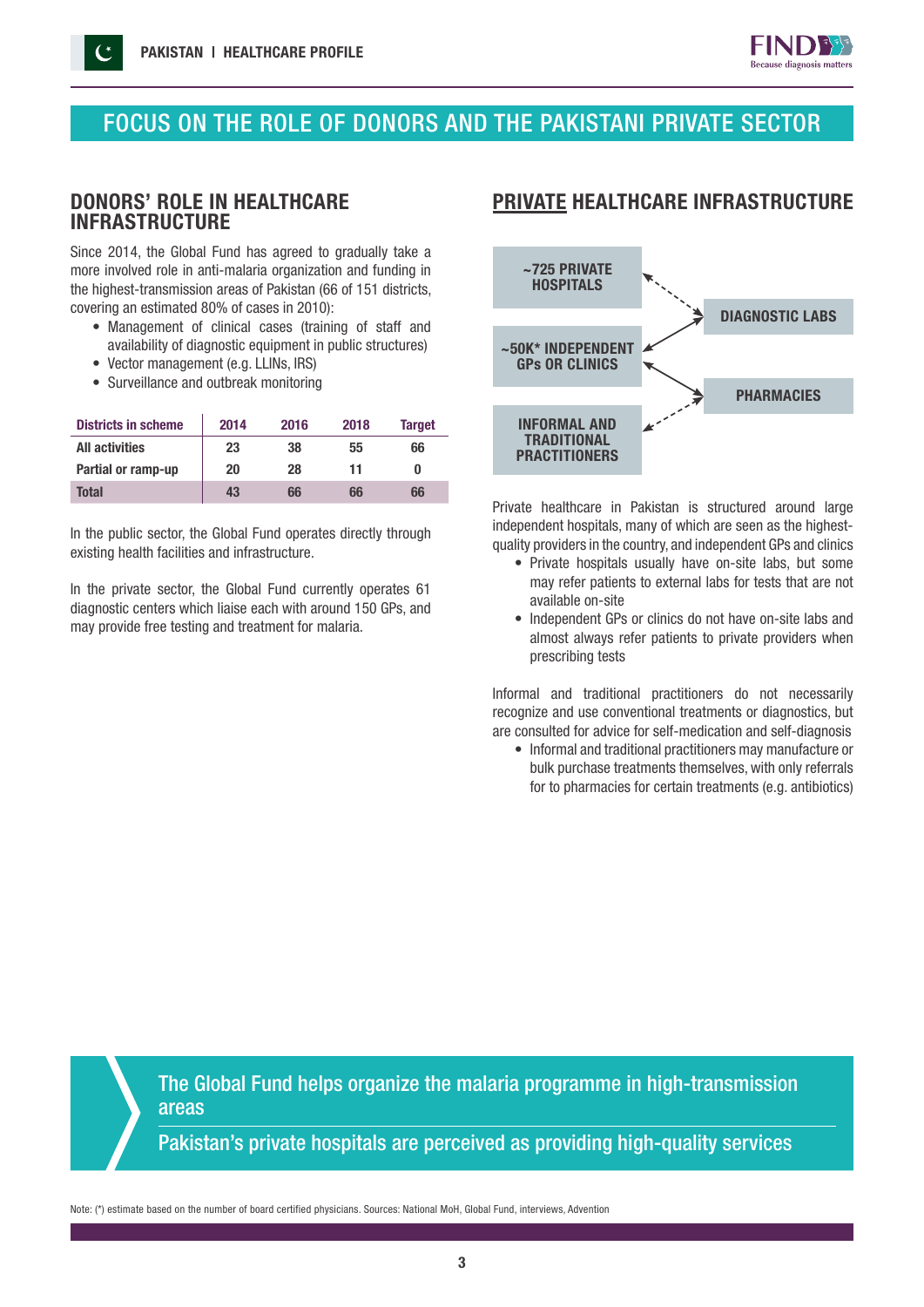

## MALARIA DIAGNOSIS PROVIDERS' BUSINESS MODEL

#### Malaria testing and treatment is free in public facilities, but resources and staff experience limit availability:

- A 2009 survey of high-transmission districts for malaria showed that less than 40% of facilities surveyed had staff that were knowledgeable about the national malaria guidelines and were trained to carry out the requisite tests
- Testing is not systematically carried out for febrile patients, with some facilities preferring to rely on clinical diagnosis to avoid additional costs and staff time use. In one hospital in a high-transmission area, 717 suspected cases of malaria were reported in the off-season, but only 99 tests were performed and all were negative for malaria
- Long waits are common for patients, and tests may require visiting other facilities or long turn-around times, so most patients perform the test in private labs

Community health workers are not incentivized to help refer febrile patients to health facilities, and may have an incentive to assist in self-medication or self-diagnosis

• Lady Health Workers are paid a salary that is considered very low, and often complain of a lack of resources and medicines. They may serve as informal practitioners for some patients either for reputational or financial reasons

## PUBLIC HEALTHCARE FACILITIES PRIVATE HEALTHCARE FACILITIES

Febrile tests are an out-of-pocket expenditure for patients, with insurance being limited to inpatient care:

- Physicians seek to limit waiting time and expenses for patients, and so rely excessively on clinical diagnosis
- Hospitals and clinics are incentivized to limit diagnostic tests for outpatient care in order to reduce costs, or to provide palliative inpatient care for patients with insurance rather than radical cure as an outpatient treatment

Pharmacies and dispensaries provide treatment as an outof-pocket expense and may deviate from guidelines either to provide less expensive treatment courses for patients or to generate more revenue

- In simulations of febrile patients consulting pharmacies without having seen a physician, over 80% of visits ended up with a treatment being dispensed, and only 15% of patients were referred to a doctor at any point during the visit
- The large majority of employees in pharmacies and dispensaries (estimated at around 80%) are salespeople who are not required to have any medical training and work under the supervision of a trained pharmacist; however in practice the degree of supervision can be extremely limited and the salesperson is expected to optimize revenue generation

In the private sector, febrile case management is usually an out-of-pocket expenditure that patients sometimes seek to reduce by foregoing tests

In the public sector, care is free, but with strong limits on availability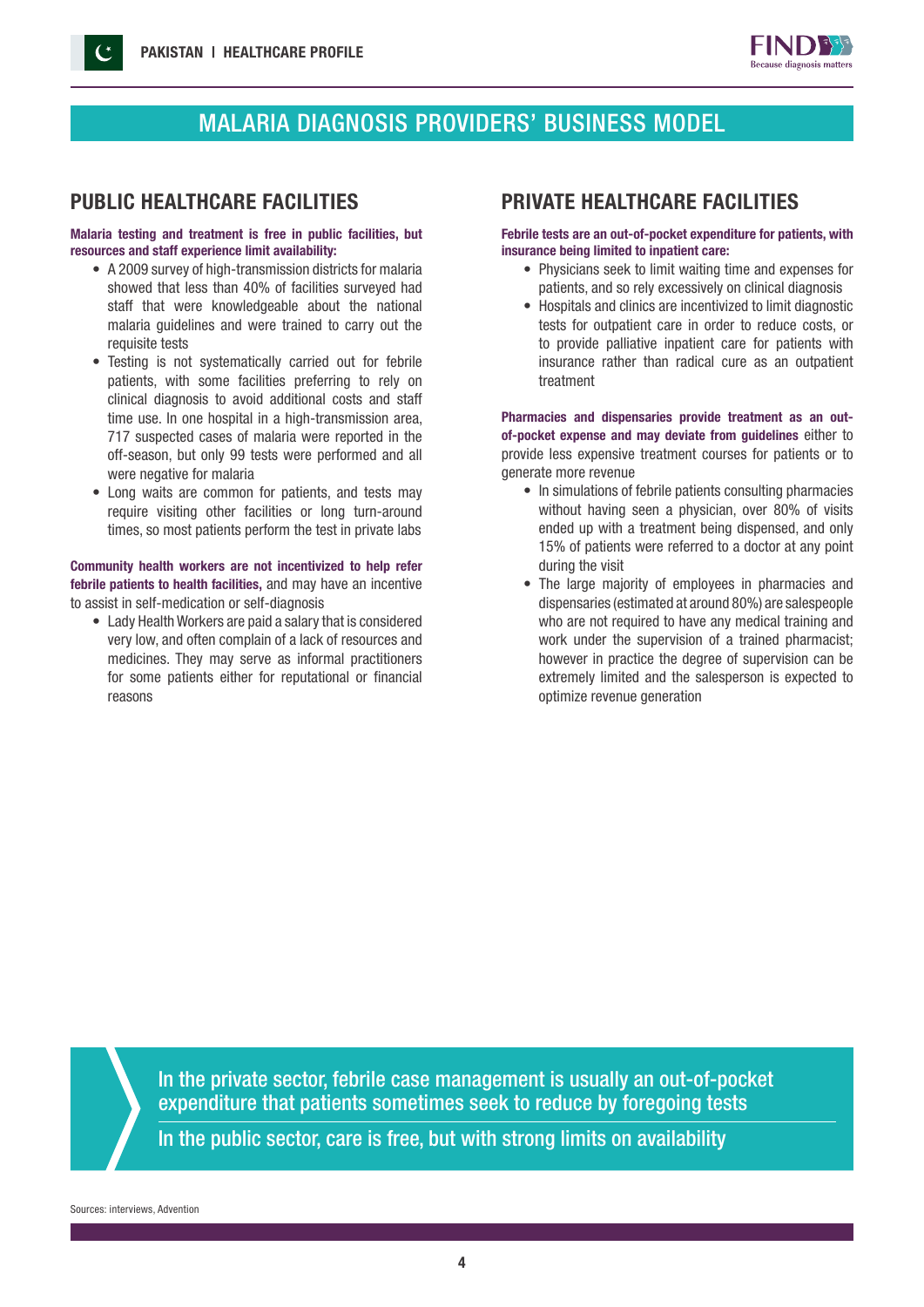



## HEALTHCARE STAFF AND TRAINING

| <b>PHYSICIANS</b>                        |                                           |                                                                                                                                                                                                                            | <b>NURSES</b>                                                                                                                                  | <b>CHWs</b>                                                                                                                                                                                                                                                                 |  |
|------------------------------------------|-------------------------------------------|----------------------------------------------------------------------------------------------------------------------------------------------------------------------------------------------------------------------------|------------------------------------------------------------------------------------------------------------------------------------------------|-----------------------------------------------------------------------------------------------------------------------------------------------------------------------------------------------------------------------------------------------------------------------------|--|
| <b>GENERAL JOB</b><br><b>DESCRIPTION</b> |                                           | Examine in- and out-patients in line<br>with standard medical procedures using<br>various types of diagnostic mechanisms<br>Prescribe drugs based on examination,<br>test reports and findings and<br>counselling services | Provide nursing care, preventive and<br>curative care<br>Triage patients for physician<br>consultation and perform basic patient<br>assessment | <b>Establish and maintain health</b><br>registers of inhabitants in the area<br>Visit households locally to promote<br>health practices and triage patients<br>for referral<br>Main areas of focus are mother-child<br>care, community TB management and<br><b>HIV/AIDS</b> |  |
| <b>MALARIA</b><br><b>SPECIFIC TASKS</b>  |                                           | Use IMCI and IMAI approach to<br>diagnose through clinical diagnostic<br>and microscopy confirmation for severe<br>cases                                                                                                   | Triage patients for suspected malaria<br>fevers and take blood sample                                                                          | Identify and refer patients with clinical<br>signs of malaria                                                                                                                                                                                                               |  |
| <b>MEDICAL</b><br><b>TRAINING</b>        |                                           | 4 years or more                                                                                                                                                                                                            | 2 years                                                                                                                                        | 3 months in classrooms and<br>1 year as a support/trainee                                                                                                                                                                                                                   |  |
| <b>RDT USE</b><br><b>KNOWLEDGE</b>       |                                           |                                                                                                                                                                                                                            |                                                                                                                                                |                                                                                                                                                                                                                                                                             |  |
|                                          | <b>BLOOD SAMPLING</b><br><b>KNOWLEDGE</b> |                                                                                                                                                                                                                            |                                                                                                                                                |                                                                                                                                                                                                                                                                             |  |
| <b>POP. RATIO (2014)</b>                 | <b>HIGH API</b><br><b>STATES</b>          | 1:2000                                                                                                                                                                                                                     | ~1:1250                                                                                                                                        | N.A.                                                                                                                                                                                                                                                                        |  |
|                                          | <b>MID API</b><br><b>STATES</b>           | ~1:1200                                                                                                                                                                                                                    | ~1:1000                                                                                                                                        | N.A.                                                                                                                                                                                                                                                                        |  |
|                                          | <b>LOW API</b><br><b>STATES</b>           | ~1:600                                                                                                                                                                                                                     | ~1:1250                                                                                                                                        | N.A.                                                                                                                                                                                                                                                                        |  |
|                                          |                                           | <b>LEGEND</b><br><b>COMPLETE KNOWLEDGE</b>                                                                                                                                                                                 | INCOMPLETE / PARTIAL KNOWLEDGE                                                                                                                 | NO / VERY LIMITED KNOWLEDGE                                                                                                                                                                                                                                                 |  |

Malaria diagnosis and treatment is performed exclusively by physicians CHWs have no training for blood-based tests or RDTs

Sources: WHO, National MoH, Advention